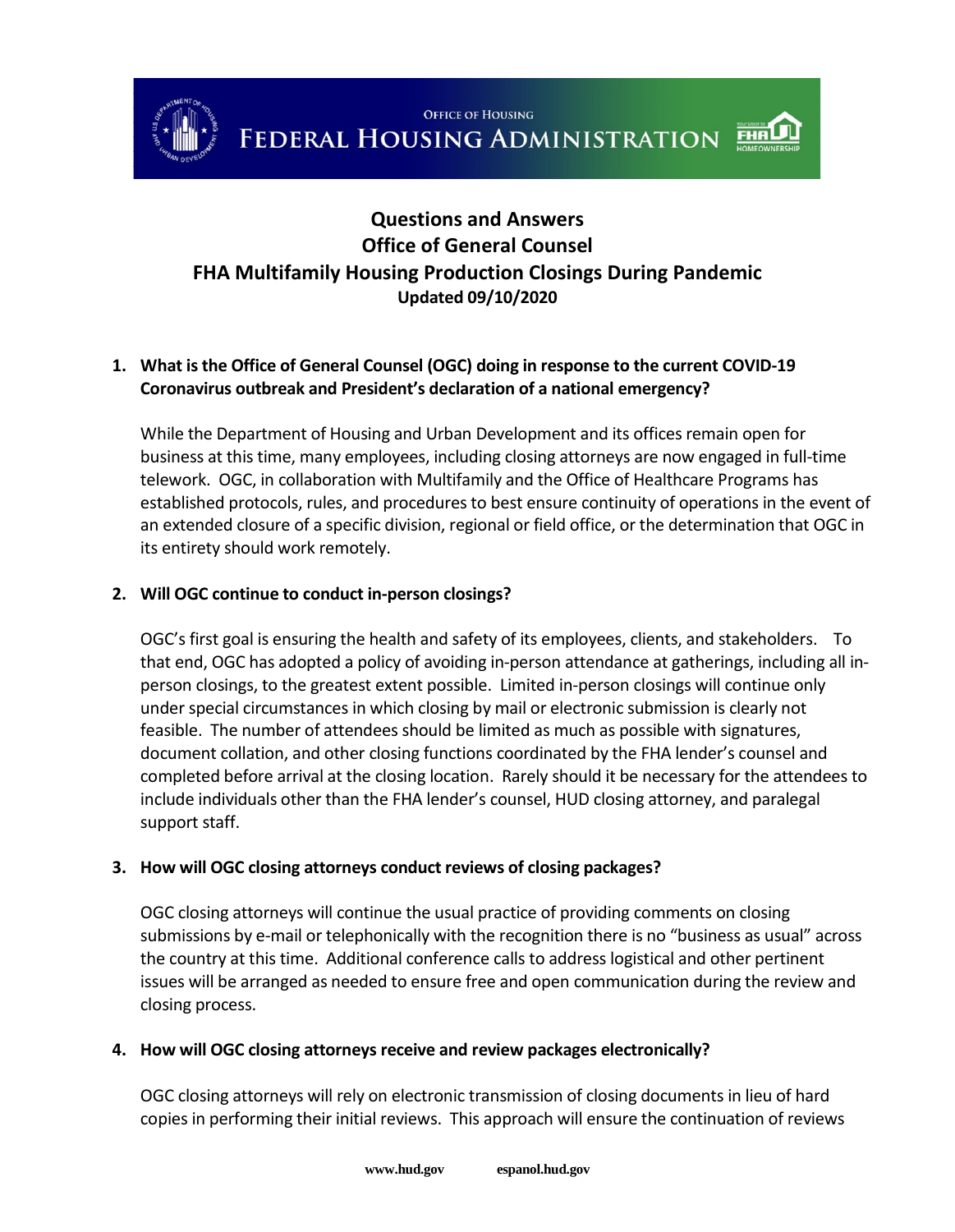even if our external partners are unable to physically transmit the volume of paper documents needed at this stage.

While providing increased flexibility to lenders in submitting closing documents, this protocol does not authorize any additional substantive modifications to the closing process without approval of the appropriate Regional Counsel and the Office of Insured Housing in Headquarters.

## **5. Are there any standards for submission of draft closing packages?**

OGC closing attorneys will accept draft closing packages in fully electronic form. If a hard copy of the survey is available for submission, it should be provided by mail to the closing attorney. OGC closing attorneys will not delay review of a closing package if a hard copy of the survey is unavailable. Closing, however, will remain contingent on an adequate title and survey review and the appropriate resolution of any identified issues. FHA Lender's counsel will need to make arrangements with the OGC closing attorney for the delivery of a hard copy of the survey if electronic review is not feasible due to the survey's size and complexity.

Additionally, to ease the transition to an electronic review process, OGC has developed a series of "Best Practices" for electronic transmission, available for your closing attorney. This document can be found online at[: best practices.](https://www.hud.gov/sites/dfiles/Housing/documents/Best_Practices_for_electronic_submission_for_MF_Closings_during_COVID-19_pandemic.pdf)

# **6. Is there a preferred method of electronic submission?**

OGC understands that the various lenders and their counsel have differing security protocols in place governing the transmission of electronic documents. OGC has not established any mandatory submission method, but will accept electronically transmitted documents in various means, provided the transmitter can provide assurances as to the security of the transmission. Additionally, the electronic submission must be accessible by all HUD reviewers and cannot be unnecessarily restricted to impede access from appropriate parties within the Department.

# **7. How should I send in a supplemental submission?**

The OGC closing attorney will provide written comments to the FHA lender's counsel by e-mail or telephonically (depending on local field counsel practice). The FHA lender's counsel should submit the revisions and supplemental documents via email or in the same fashion as the original electronic submission. The documents submitted should include comparisons ("redlines") showing changes from the last version reviewed when specifically requested by the OGC closing attorney or otherwise appropriate.

# **8. Can we expect to have different protocols being used in different field offices or by different closing attorneys?**

While the circumstances on the ground in any office or for any specific closing attorney may require flexibility in the closing process, the Regional Counsel will be working to ensure the temporary protocols established by the General Counsel are adopted and applied consistently across the regional and field offices within their purview.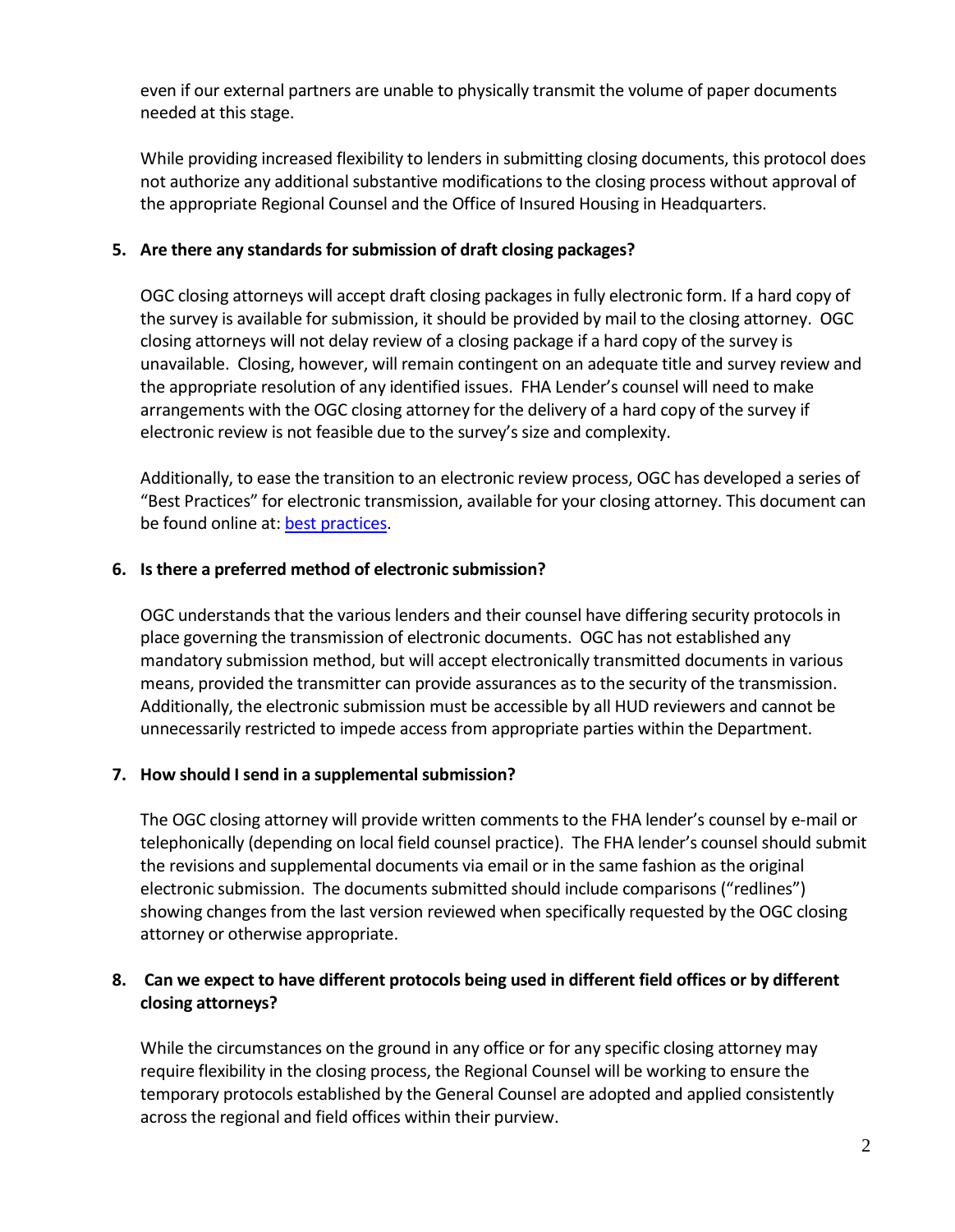#### **9. Will there be any changes in the attorney assignment process?**

Regional Counsel will continue to manage the attorney assignment process for closings, asset management requests, and other transactional work, as necessary. The Regional Counsel will consider staff availability, client deadlines, and the IT resources available to each employee in making assignments. OGC is working to ensure all closing attorneys have the necessary technology to perform electronic reviews at remote locations, where necessary.

The assigned OGC closing attorney will making prompt contact with the requesting program office and industry partners to establish mutual expectations, communication protocols, and shared goals for completion of the work matter, regardless of their physical working location. Should circumstances arise making closing by mail is impractical and the assigned Closing Attorney is unable to reasonably close the loan electronically, the appropriate Regional Counsel may reassign the transaction for closing.

## **10. Will the closing process be delayed or disrupted if the Regional Counsel has to change the attorney assignment?**

OGC will strive to limit delays or disruptions to the closing process related to the reassignment of the closing. In particular, the attorney receiving the reassignment will generally be expected to rely on the legal work previously completed and continue with the closing as scheduled.

However, circumstances are in flux and all parties cautioned to anticipate delays. FHA lenders and their counsel should be cognizant that HUD closing attorneys may face significant workload challenges as they adapt to these new procedures and navigate local exigencies created by the pandemic (e.g. limited support staff and IT resources while working from home or other remote locations). Complete and well-prepared documents should be submitted as early as possible to ensure closing dates can be scheduled and accommodated well in advance of significant deadlines. The HUD Closing Attorney will strive to manage the expectations of all parties to a transaction and communicate developments as soon as it is reasonably possible in order to facilitate an orderly closing process.

#### **11. How will the Lender and Lender's counsel know how to submit documents pre-closing?**

Once HUD has provided written clearance to the Lender that the transaction is ready to close, the FHA lender's counsel is responsible for coordinating the submission of the final, executed documents by mail or electronic form, subject to specified limitations. The HUD closing attorney should hold a call with the Lender's counsel prior to the final submission to ensure that everyone is clear on the method of and requirements for submission. If closing by mail, the HUD closing attorney will advise the Lender's counsel as to the address for delivery of the closing dockets.

#### **12. With the status of recorders' offices around the country uncertain, what flexibilities is HUD able to provide?**

OGC prefers the pre-recording of the FHA security instrument, regulatory agreement, and other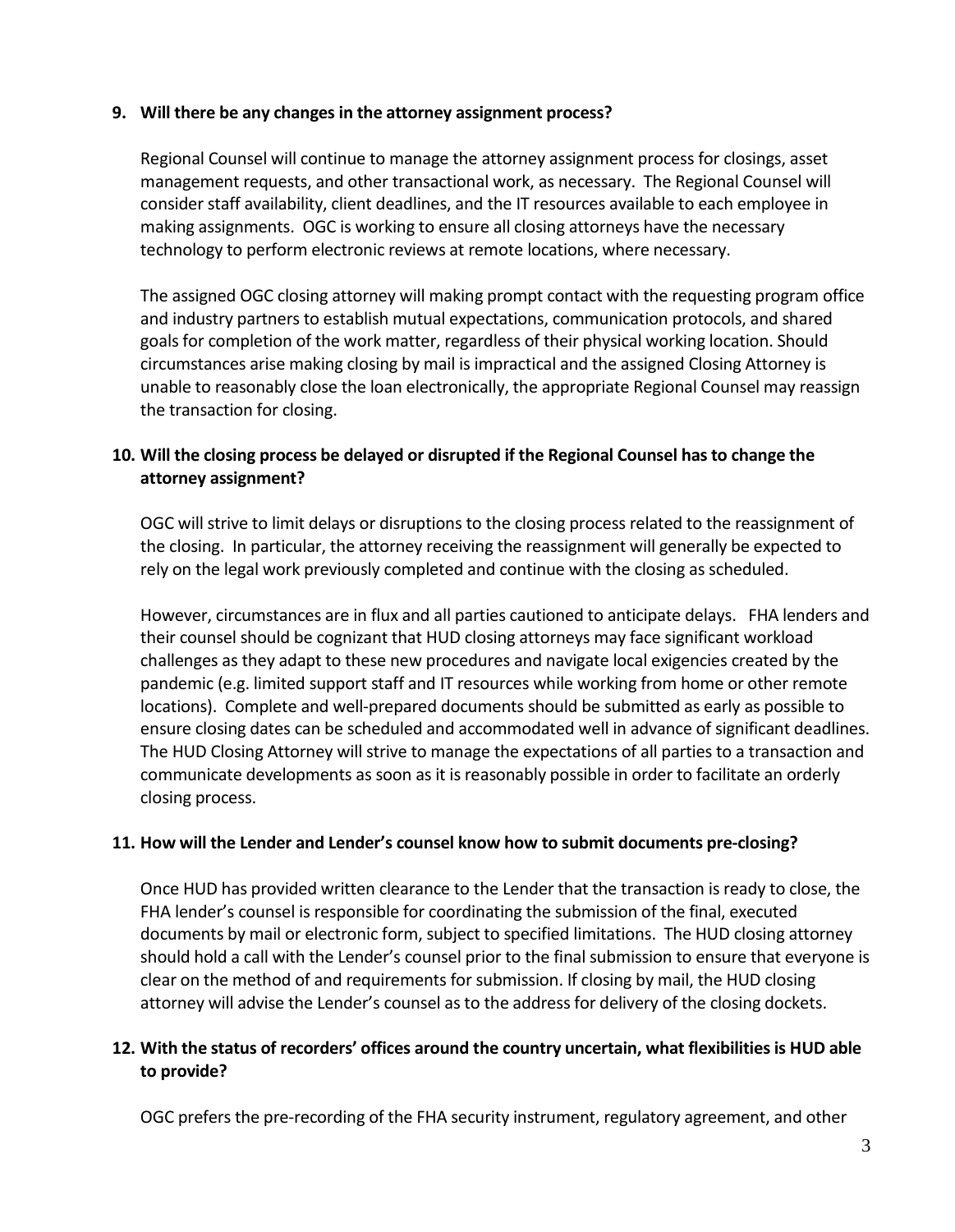recorded documents where possible. OGC will accept Gap coverage (as has typically been offered in New York) when pre-recording is not feasible, provided the coverage clearly protects the status of the first lien through recordation, regardless of any unusual delay due to the closure of the recorder's office.

#### **13. How will OGC closing attorneys conduct the closing?**

OGC closing attorneys will conduct closings either by mail or through the use of electronic transmission of documents to ensure closing takes place as planned. The use of electronic transmission methods will require additional submissions and certifications for this method to be utilized.

## **14. Will HUD allow electronic signatures or the electronic transmission of a scanned document containing wet signatures on closing documents?**

OGC **cannot** authorize the execution of the FHA note, mortgage, regulatory agreement, or other loan documents using a digital signature or other means of fully electronic authentication. However, OGC closing attorneys will accept electronic copies (i.e. scanned PDFs) of manually executed documents and will rely on such documents for purposes of releasing the endorsed FHA note at closing. The closing opinion delivered by borrower's counsel may not be modified to include additional qualifications or limitations related to the use or reliance on scanned documents unless discussed and approved by the OGC closing attorney. Such changes will not be approved unless (i) clearly warranted by a duly cited state statute or local ordinance and (ii) the modification results in no additional risk to HUD.

#### **15. How will the documents requiring wet signatures be handled?**

The FHA Lender's counsel should arrange for delivery of the note, mortgage, regulatory agreement and any other transaction-specific recording documents to the authorized HUD signatory via an overnight courier. At times, HUD will need the Lender's counsel to provide a mobile notary to facilitate the execution process. The FHA Lender's counsel should also include prepaid mailing labels to ensure (i) the delivery of all documents to be recorded to the appropriate recipient for recording and (ii) the release of the endorsed note, and any other documents that must be held by HUD for safe-keeping until the closing is completed, to the FHA Lender (or its designee).

Except as may be arranged otherwise to address local circumstances, HUD's signatory will retain the FHA Note in the signatory's physical possession until advised by the HUD closing attorney on the closing date to endorse and release. Best efforts will be made to provide a scan of the endorsed note immediately after closing. FHA Lenders should be mindful, however, that scans may not be available on the day of closing depending on the HUD signatory's access to scanning equipment. Under no circumstances should HUD staff be requested to incur courier fees, reimbursable or otherwise, for the delivery of loan documents.

(Updated on 09/10/2020)

#### **16. What will happen at a remote closing?**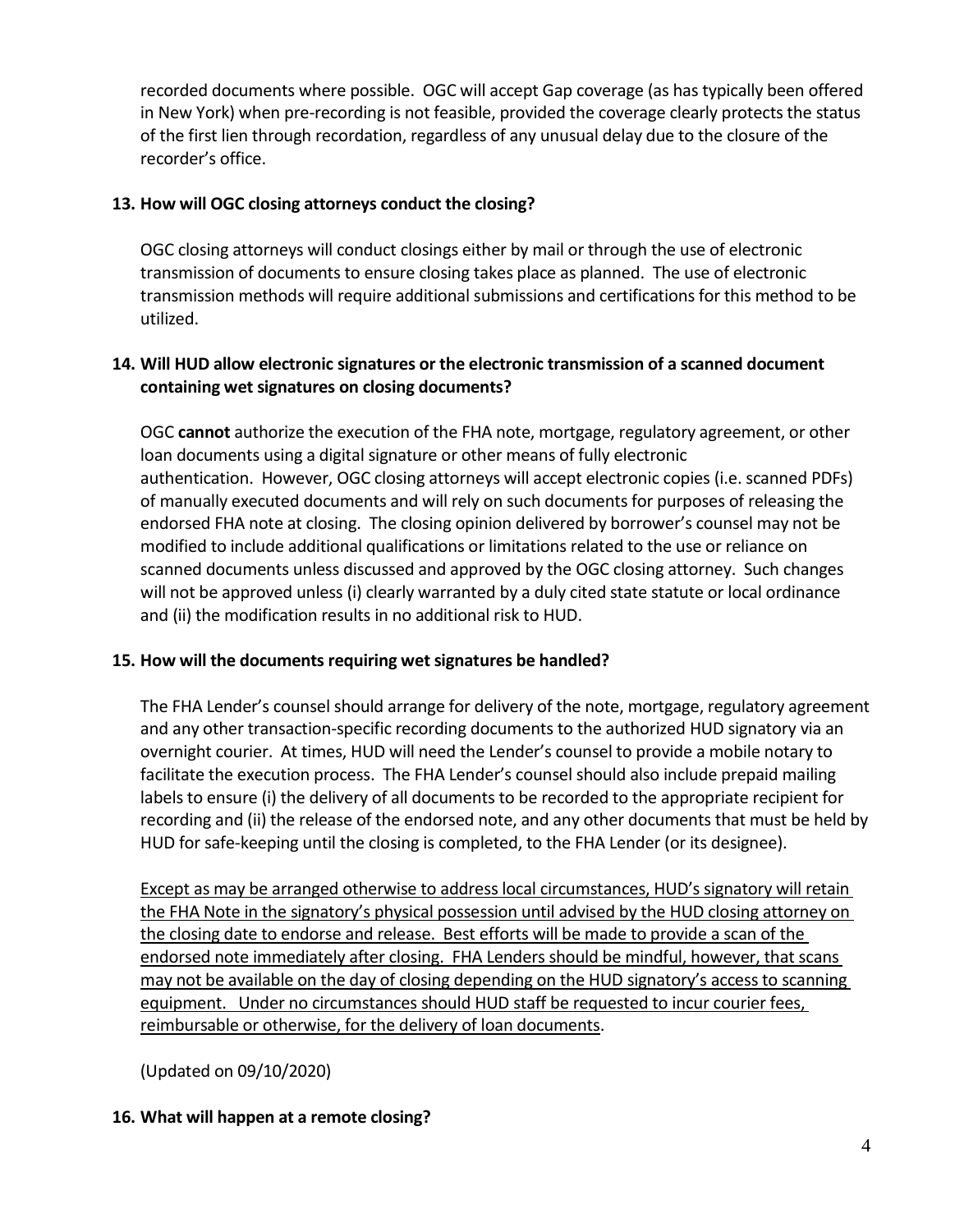As with a roundtable closing, the OGC closing attorney will ensure the documents, as executed, conform to the approved drafts.

# **17. Is there a deadline for submission of the documents – whether by mail or electronically?**

The FHA Lender's Counsel and HUD Closing Attorney will need to discuss and establish a starting time for the closing that takes into account the submission method (electronic or hard copy); the closing location (field office or remote); mail/courier delivery times; and, when special circumstances compel an in-person closing, the essential attendees. Generally, submissions should arrive no later than 10:00 a.m. the morning of closing unless all parties have agreed to an alternative time. In HUD offices where closings begin earlier than 10:00 a.m. as a standard practice, the HUD Closing Attorney may require submission by the usual starting time.

# **18. What considerations are there for delivery of the Title policy?**

The FHA Lender's counsel should make every effort to ensure the title insurance policy and, if customary in the closing jurisdiction, the recorded documents are organized and included in the same submission as the other closing documents. However, the OGC closing attorney may permit a separate submission from the title company or outside counsel when warranted by jurisdictional requirements, local custom, or other good cause. Additionally, if the time-stamped recorded documents are not available, the title company's recording certification should be scanned as the first page. If delivered or signed electronically, the title insurance policy should contain an electronic signatures endorsement.

#### **19. What considerations are there for the electronic delivery of documents for closing?**

Where closing documents must be delivered by electronic means, the following is required:

- The submission must be organized for easy and efficient review on a computer monitor. Each submission should include a complete FHA closing checklist (identifying all standard and transaction-specific documents) to ensure efficiency of review and document location.
- If delivering via an electronic medium, the medium must be brand new, unencrypted, and contain no files other than the closing submission. Further, the drive may not be writeprotected or otherwise secured in a manner that precludes the HUD staff from adding additional files.
- If alternative electronic delivery is arranged through a law firm's or title company's proprietary document storage site, or other such web-based arrangements, these sites may not impose use conditions on HUD staff (e.g. requiring an agreement to indemnify the firm or site host).
- The electronic submission should include signed certification evidencing the FHA lender's agreement (i) to provide an original, hard-copy set of the electronic documents once normal operations resume and (ii) to include a certification with the hard copy set that confirms the documents fully conform to the electronic versions accepted at closing.